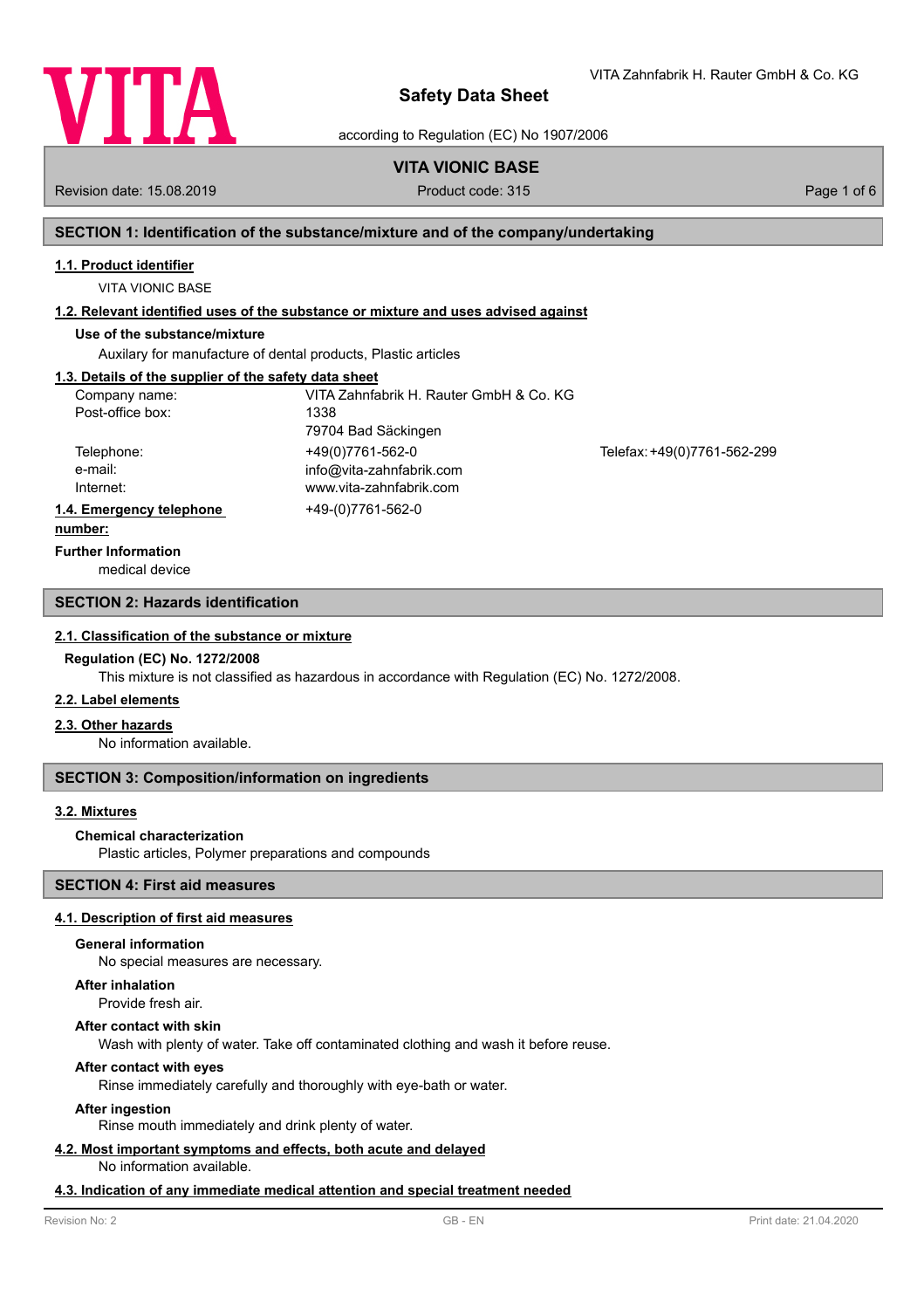

according to Regulation (EC) No 1907/2006

# **VITA VIONIC BASE**

Revision date: 15.08.2019 **Product code: 315** Product code: 315 **Page 2 of 6** Page 2 of 6

Treat symptomatically.

### **SECTION 5: Firefighting measures**

### **5.1. Extinguishing media**

#### **Suitable extinguishing media**

Co-ordinate fire-fighting measures to the fire surroundings.

#### **5.2. Special hazards arising from the substance or mixture**

Non-flammable.

### **5.3. Advice for firefighters**

In case of fire: Wear self-contained breathing apparatus.

#### **SECTION 6: Accidental release measures**

# **6.1. Personal precautions, protective equipment and emergency procedures**

Avoid dust formation. Do not breathe dust.

### **6.2. Environmental precautions**

No special environmental measures are necessary. Clean contaminated articles and floor according to the environmental legislation.

### **6.3. Methods and material for containment and cleaning up**

Take up mechanically. Treat the recovered material as prescribed in the section on waste disposal.

#### **6.4. Reference to other sections**

Safe handling: see section 7 Personal protection equipment: see section 8 Disposal: see section 13

# **SECTION 7: Handling and storage**

### **7.1. Precautions for safe handling**

#### **Advice on safe handling**

No special measures are necessary.

### **Advice on protection against fire and explosion**

No special fire protection measures are necessary.

### **7.2. Conditions for safe storage, including any incompatibilities**

# **Requirements for storage rooms and vessels**

Keep container tightly closed.

### **Hints on joint storage**

No special measures are necessary.

### **7.3. Specific end use(s)**

Auxilary for manufacture of dental products Plastic articles

### **SECTION 8: Exposure controls/personal protection**

### **8.1. Control parameters**

### **8.2. Exposure controls**

#### **Protective and hygiene measures**

Take off contaminated clothing. Wash hands before breaks and after work. When using do not eat, drink, smoke, sniff.

### **Eye/face protection**

Wear eye protection/face protection. No special measures are necessary.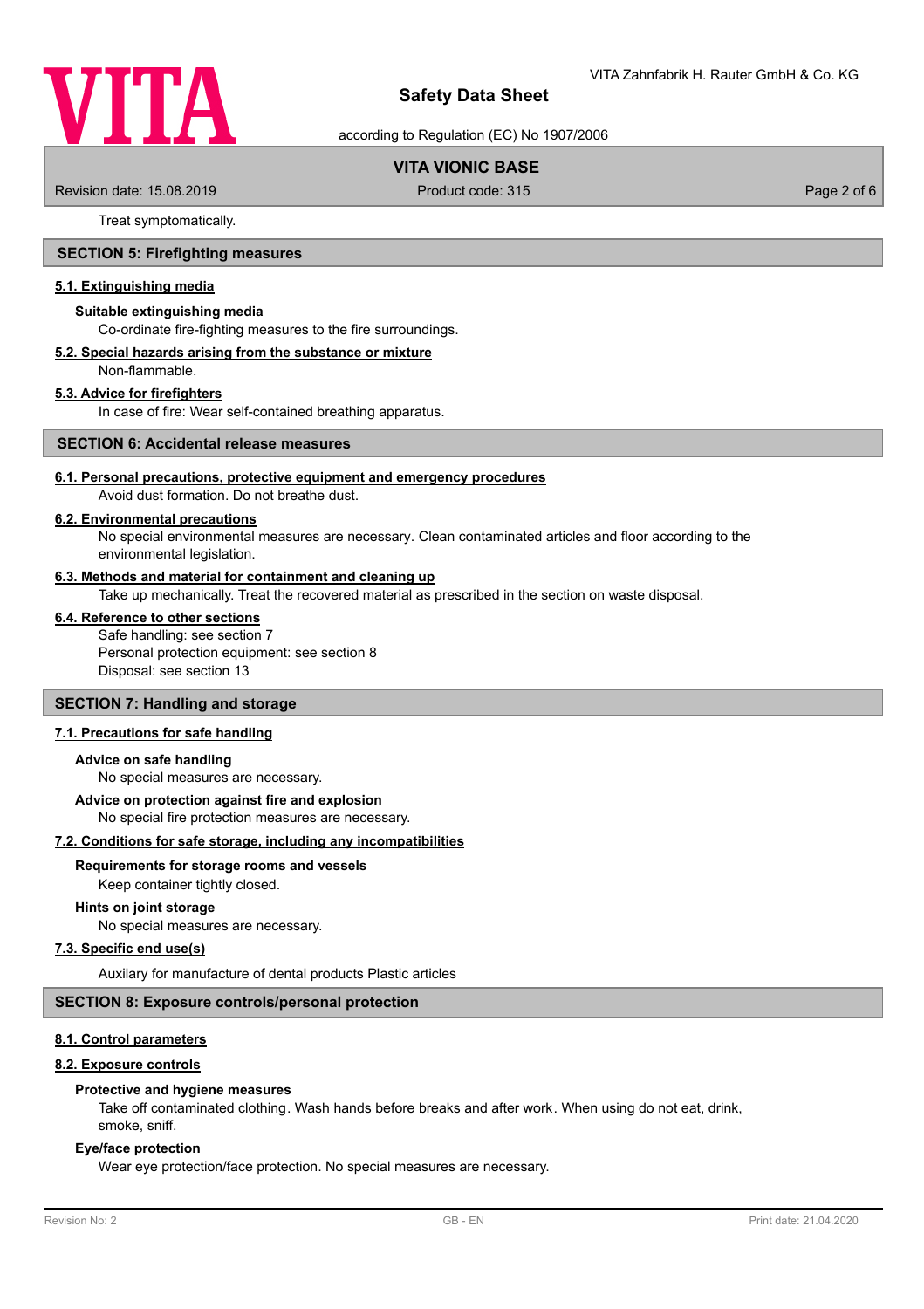

according to Regulation (EC) No 1907/2006

# **VITA VIONIC BASE**

Revision date: 15.08.2019 **Product code: 315** Product code: 315 **Page 3 of 6** Page 3 of 6

### **Hand protection**

When handling with chemical substances, protective gloves must be worn with the CE-label including the four control digits. The quality of the protective gloves resistant to chemicals must be chosen as a function of the specific working place concentration and quantity of hazardous substances. For special purposes, it is recommended to check the resistance to chemicals of the protective gloves mentioned above together with the supplier of these gloves. No special measures are necessary.

### **Skin protection**

Use of protective clothing.

### **Respiratory protection**

Provide adequate ventilation as well as local exhaustion at critical locations. Do not breathe dust.

### **SECTION 9: Physical and chemical properties**

#### **9.1. Information on basic physical and chemical properties**

| Physical state:<br>Colour:                                    | solid     |                 |
|---------------------------------------------------------------|-----------|-----------------|
| Odour:                                                        | odourless |                 |
| pH-Value:                                                     |           | not determined  |
| Changes in the physical state                                 |           |                 |
| Melting point:                                                |           | not determined  |
| Initial boiling point and boiling range:                      |           | nicht anwendbar |
| Flash point:                                                  |           | ?               |
| <b>Flammability</b>                                           |           |                 |
| Solid:<br>Gas:                                                |           | not determined  |
|                                                               |           | not applicable  |
| <b>Explosive properties</b><br>The product is not: Explosive. |           |                 |
| Lower explosion limits:                                       |           | not determined  |
| Upper explosion limits:                                       |           | not determined  |
| <b>Auto-ignition temperature</b>                              |           |                 |
| Solid:                                                        |           | not determined  |
| Gas:                                                          |           | not applicable  |
| Decomposition temperature:                                    |           | not determined  |
| <b>Oxidizing properties</b><br>Not oxidising.                 |           |                 |
| Vapour pressure:<br>(at 50 $°C$ )                             |           | not determined  |
| Density:                                                      |           | nicht bestimmt  |
| Water solubility:                                             |           | No              |
| Solubility in other solvents<br>not determined                |           |                 |
| Partition coefficient:                                        |           | not determined  |
| Vapour density:                                               |           | not determined  |
| Evaporation rate:                                             |           | not determined  |
| 9.2. Other information                                        |           |                 |
| Solid content:                                                |           | 100,0 %         |
|                                                               |           |                 |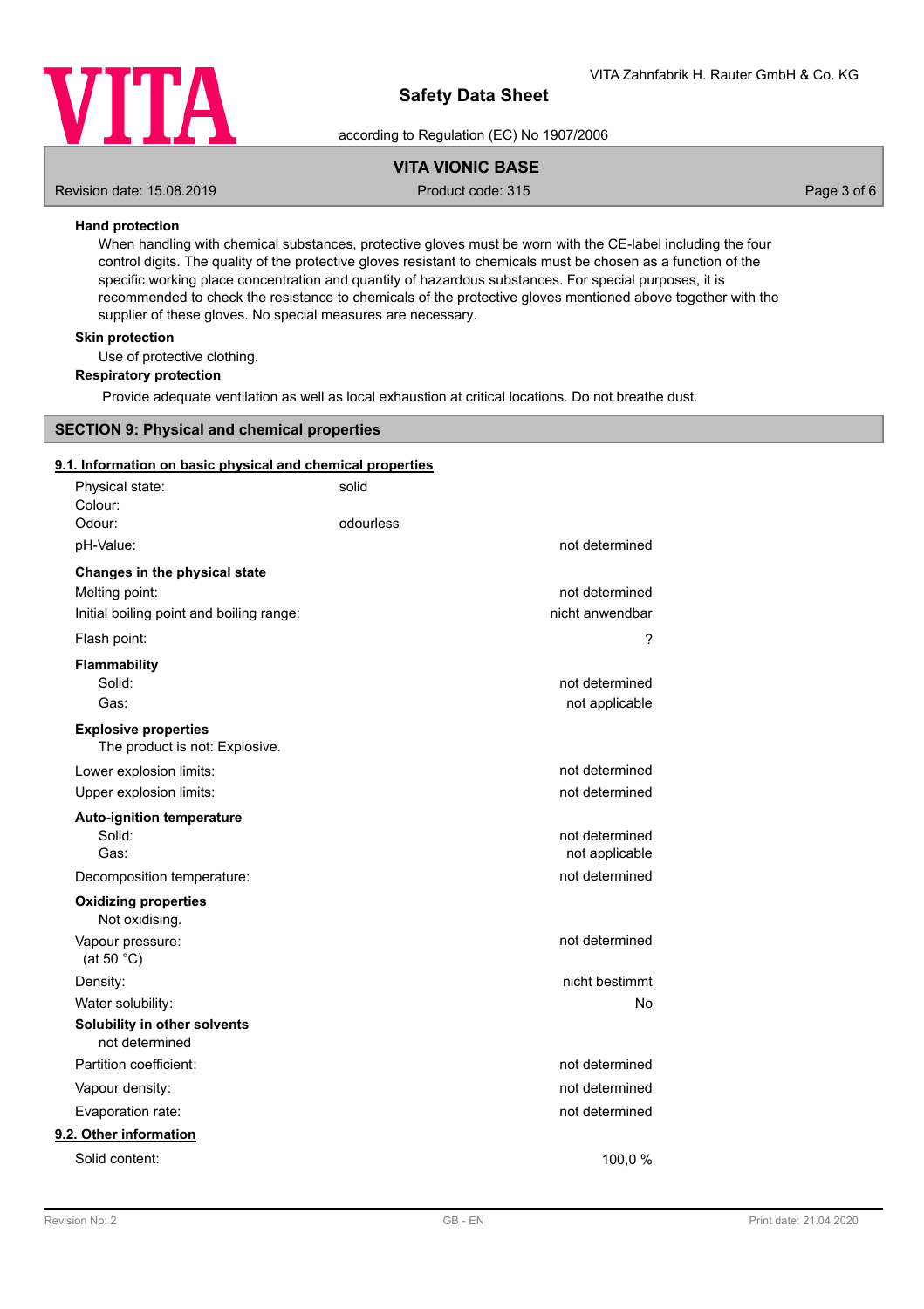

according to Regulation (EC) No 1907/2006

# **VITA VIONIC BASE**

Revision date: 15.08.2019 **Product code: 315** Product code: 315 **Page 4 of 6** 

### **SECTION 10: Stability and reactivity**

### **10.1. Reactivity**

No hazardous reaction when handled and stored according to provisions.

### **10.2. Chemical stability**

The product is stable under storage at normal ambient temperatures.

#### **10.3. Possibility of hazardous reactions**

No known hazardous reactions.

### **10.4. Conditions to avoid**

none

## **10.5. Incompatible materials**

No information available.

#### **10.6. Hazardous decomposition products**

No known hazardous decomposition products.

# **SECTION 11: Toxicological information**

## **11.1. Information on toxicological effects**

### **Acute toxicity**

Based on available data, the classification criteria are not met.

#### **Irritation and corrosivity**

Based on available data, the classification criteria are not met.

#### **Sensitising effects**

Based on available data, the classification criteria are not met.

### **Carcinogenic/mutagenic/toxic effects for reproduction**

Based on available data, the classification criteria are not met.

#### **STOT-single exposure**

Based on available data, the classification criteria are not met.

#### **STOT-repeated exposure**

Based on available data, the classification criteria are not met.

# **Aspiration hazard**

Based on available data, the classification criteria are not met.

#### **Additional information on tests**

The mixture is classified as not hazardous according to regulation (EC) No 1272/2008 [CLP].

### **SECTION 12: Ecological information**

#### **12.1. Toxicity**

### The product is not: Ecotoxic.

**12.2. Persistence and degradability**

The product has not been tested.

### **12.3. Bioaccumulative potential**

The product has not been tested.

# **12.4. Mobility in soil**

The product has not been tested.

# **12.5. Results of PBT and vPvB assessment**

The product has not been tested.

### **12.6. Other adverse effects**

No information available.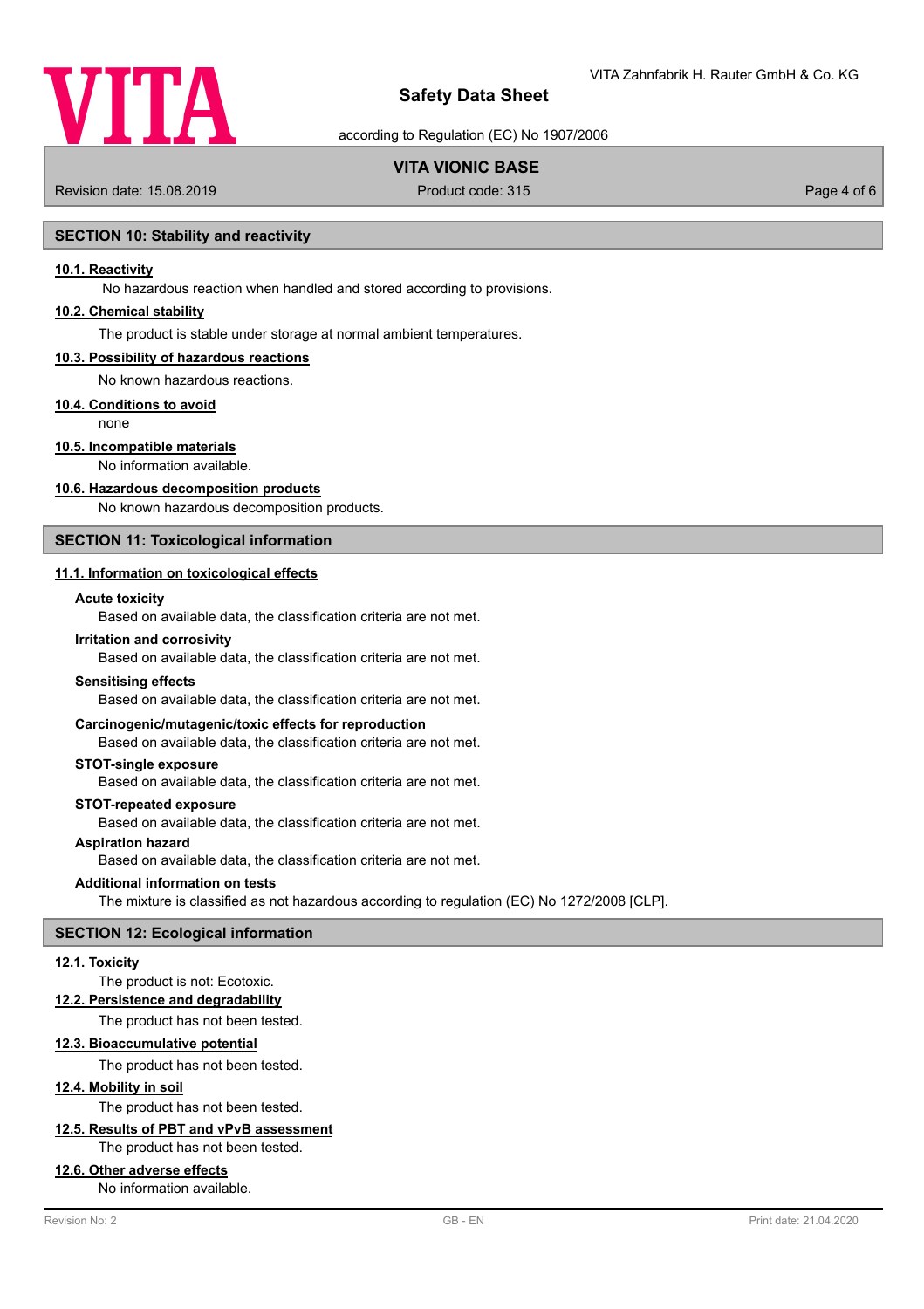

according to Regulation (EC) No 1907/2006

# **VITA VIONIC BASE**

Revision date: 15.08.2019 **Product code: 315** Product code: 315 **Page 5 of 6** Page 5 of 6

### **Further information**

Avoid release to the environment.

### **SECTION 13: Disposal considerations**

### **13.1. Waste treatment methods**

#### **Disposal recommendations**

Dispose of waste according to applicable legislation. Waste codes/waste designations according to EWC/AVV

### **Contaminated packaging**

Wash with plenty of water. Completely emptied packages can be recycled. Waste codes/waste designations according to EWC/AVV

### **SECTION 14: Transport information**

| Land transport (ADR/RID)                                                                             |                                                          |  |  |
|------------------------------------------------------------------------------------------------------|----------------------------------------------------------|--|--|
| 14.1. UN number:                                                                                     | No dangerous good in sense of this transport regulation. |  |  |
| 14.2. UN proper shipping name:                                                                       | No dangerous good in sense of this transport regulation. |  |  |
| 14.3. Transport hazard class(es):                                                                    | No dangerous good in sense of this transport regulation. |  |  |
| 14.4. Packing group:                                                                                 | No dangerous good in sense of this transport regulation. |  |  |
| Inland waterways transport (ADN)                                                                     |                                                          |  |  |
| 14.1. UN number:                                                                                     | No dangerous good in sense of this transport regulation. |  |  |
| 14.2. UN proper shipping name:                                                                       | No dangerous good in sense of this transport regulation. |  |  |
| 14.3. Transport hazard class(es):                                                                    | No dangerous good in sense of this transport regulation. |  |  |
| 14.4. Packing group:                                                                                 | No dangerous good in sense of this transport regulation. |  |  |
| <b>Marine transport (IMDG)</b>                                                                       |                                                          |  |  |
| 14.1. UN number:                                                                                     | No dangerous good in sense of this transport regulation. |  |  |
| 14.2. UN proper shipping name:                                                                       | No dangerous good in sense of this transport regulation. |  |  |
| 14.3. Transport hazard class(es):                                                                    | No dangerous good in sense of this transport regulation. |  |  |
| 14.4. Packing group:                                                                                 | No dangerous good in sense of this transport regulation. |  |  |
| Air transport (ICAO-TI/IATA-DGR)                                                                     |                                                          |  |  |
| 14.1. UN number:                                                                                     | No dangerous good in sense of this transport regulation. |  |  |
| 14.2. UN proper shipping name:                                                                       | No dangerous good in sense of this transport regulation. |  |  |
| 14.3. Transport hazard class(es):                                                                    | No dangerous good in sense of this transport regulation. |  |  |
| 14.4. Packing group:                                                                                 | No dangerous good in sense of this transport regulation. |  |  |
| 14.5. Environmental hazards                                                                          |                                                          |  |  |
| <b>ENVIRONMENTALLY HAZARDOUS:</b>                                                                    | no                                                       |  |  |
| 14.6. Special precautions for user<br>No information available.                                      |                                                          |  |  |
| 14.7. Transport in bulk according to Annex II of Marpol and the IBC Code<br>not applicable           |                                                          |  |  |
| <b>SECTION 15: Regulatory information</b>                                                            |                                                          |  |  |
| 15.1. Safety, health and environmental regulations/legislation specific for the substance or mixture |                                                          |  |  |
| EU regulatory information<br>Information according to 2012/18/EU<br>(SEVESO III):                    | Not subject to 2012/18/EU (SEVESO III)                   |  |  |

**National regulatory information**